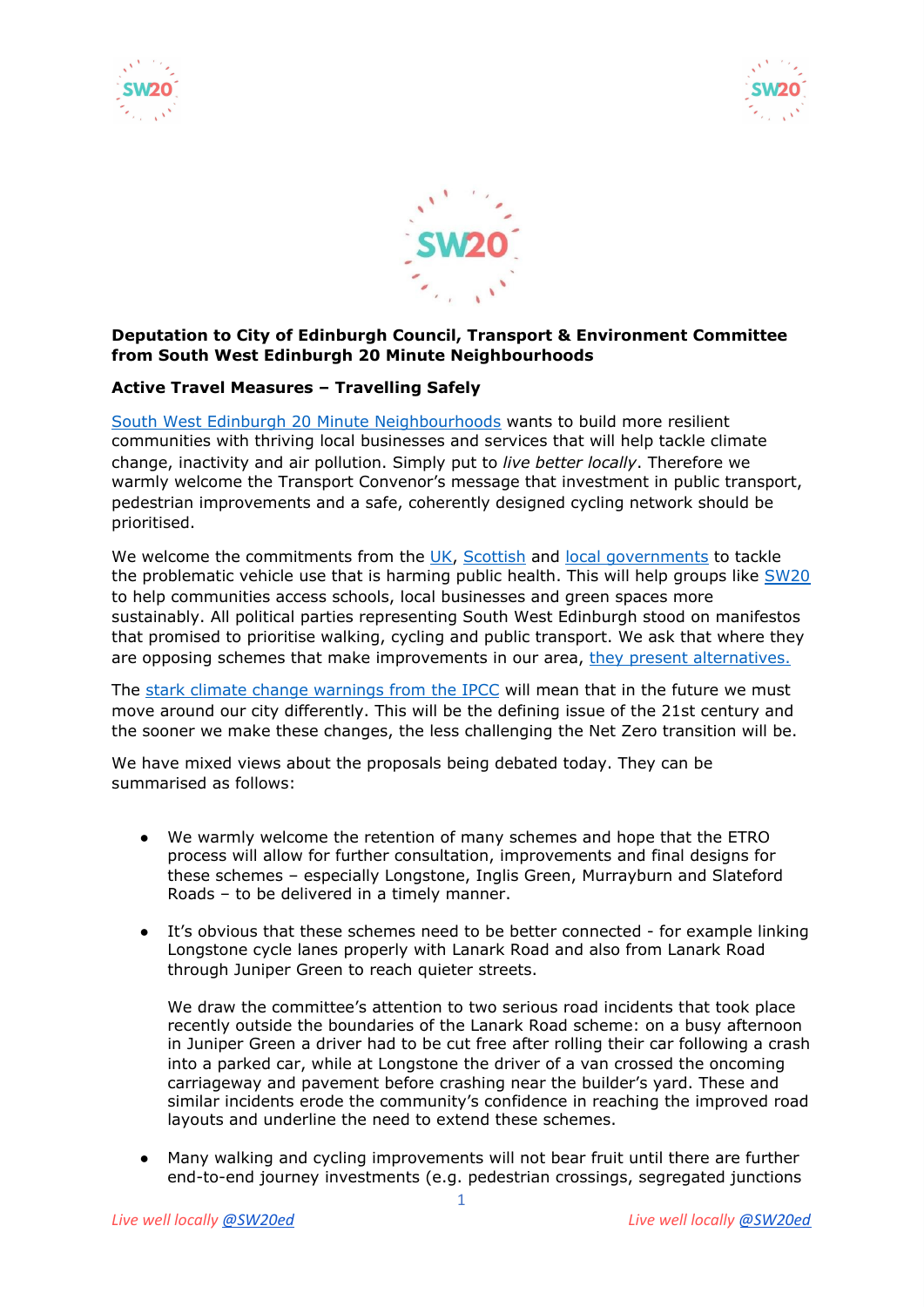



and connected cycle networks) and we urge the council to be cautious about usage data from schemes which are not yet connected to other safe routes, especially while the majority of offices in the city are still closed due to the pandemic.

- We welcome the 'cut the [clutter'](https://www.livingstreets.org.uk/news-and-blog/blog/edinburgh-living-streets-group-launches-cut-the-clutter) partnership with Living Streets. It should be extended based on the survey data currently being collected.
- We urge CEC to build upon the success of school streets with permanent designs where possible. In the 1970s 70% of [children](https://www.livingstreets.org.uk/news-and-blog/press-media/walk-to-school-rates-decline-to-the-lowest-level-ever) walked to school - this should be our target.
- The choice between parking and better active travel is a false one. Reallocation of road space from active travel back to private vehicles does not align with UK, Scottish or local government policies to reduce car use:
	- o We are very disappointed that pedestrian improvements in shopping streets, the cornerstone of 20 minute communities, are being removed. COVID has transformed home working - there is an opportunity to use local shops in a sustainable way.
	- o Adding parking and reallocating pavements and cycle lanes to private vehicles simply induces further private car use. This harms bus journey times too. Public transport hesitancy appears likely to persist and without providing safe alternatives congestion will increase.
	- o Replacing safe segregated cycle lanes with advisory lanes that will [make](https://findingspress.org/article/18226-cycling-injury-risk-in-london-impacts-of-road-characteristics-and-infrastructure) it less [safe](https://findingspress.org/article/18226-cycling-injury-risk-in-london-impacts-of-road-characteristics-and-infrastructure) and much less likely for [people](https://www.london.gov.uk/press-releases/mayoral/mayor-and-tfl-announce-work-on-four-new-routes) to cycle is hugely disappointing. Roads with segregated cycle lanes are safer for all road [users](https://www.sciencedaily.com/releases/2019/05/190529113036.htm) including pedestrians of all ages and abilities. To be clear, you will be voting to worsen safety for vulnerable road users.
- We welcome the lack of any serious incidents around floating parking since the committee last met, and we support the principle of well-implemented floating parking, but believe that the community urgently needs to see the vision for these layouts in a permanent state, rather than the temporary materials which may be suppressing local support.
	- o We note that in addition to any potential benefit to cyclists, floating parking seems to significantly reduce cycling speed, potentially reducing both the frequency and severity of collisions with people exiting their cars.
	- o Floating parking can also move pavement cyclists (who are unwilling to use the main traffic lane) into a well defined area of the road and away from vulnerable pedestrians. We urge the council to take all such factors into account when establishing final designs.

Finally, we wholeheartedly support consultations to help residents and business voice support or concerns about policy proposals or specific schemes. We strongly urge the Council to follow the statutory processes to help understand how policies can be adapted. However, we do not believe the council should delay indefinitely or compromise the core objectives of these schemes by seeking consensus in an area where significant